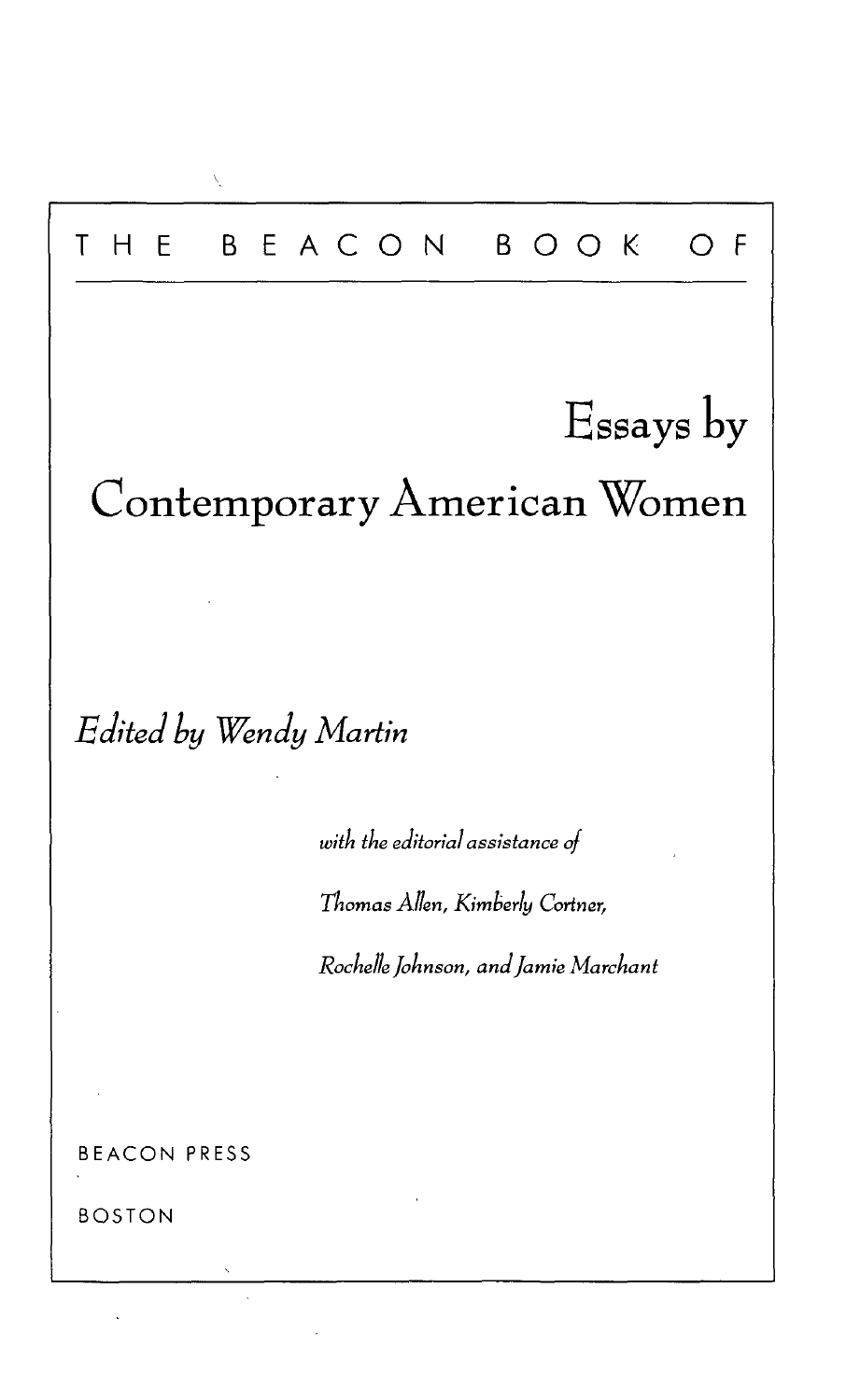### **CONTENTS**

| Acknowledgments |                  |
|-----------------|------------------|
| Introduction    | $\cdots$<br>XIII |

#### I. GENERATIONS: ESSAYS ON THE FAMILY

| On Going Home                      | 3  |
|------------------------------------|----|
| <b>Brothers and Sisters</b>        | 6  |
| Only Daughter                      | 10 |
| Ruth's Song                        |    |
| (Because She Could Not Sing It)    | 14 |
| Mother Tongue                      | 32 |
| My Father's Penis                  | 38 |
| Balancing Act                      | 43 |
| The Deterioration of My Marriage   | 46 |
| Here: Grace                        | 53 |
| Thoughts on Becoming a Grandmother | 65 |
|                                    |    |

#### II. INSIDE PASSAGES: ESSAYS ON SELF-IDENTITY

 $\mathcal{L}^{\pm}$ 

| MARY MCCARTHY  | <b>Names</b> | 85 |
|----------------|--------------|----|
| MARCIA ALDRICH | <b>Hair</b>  | 93 |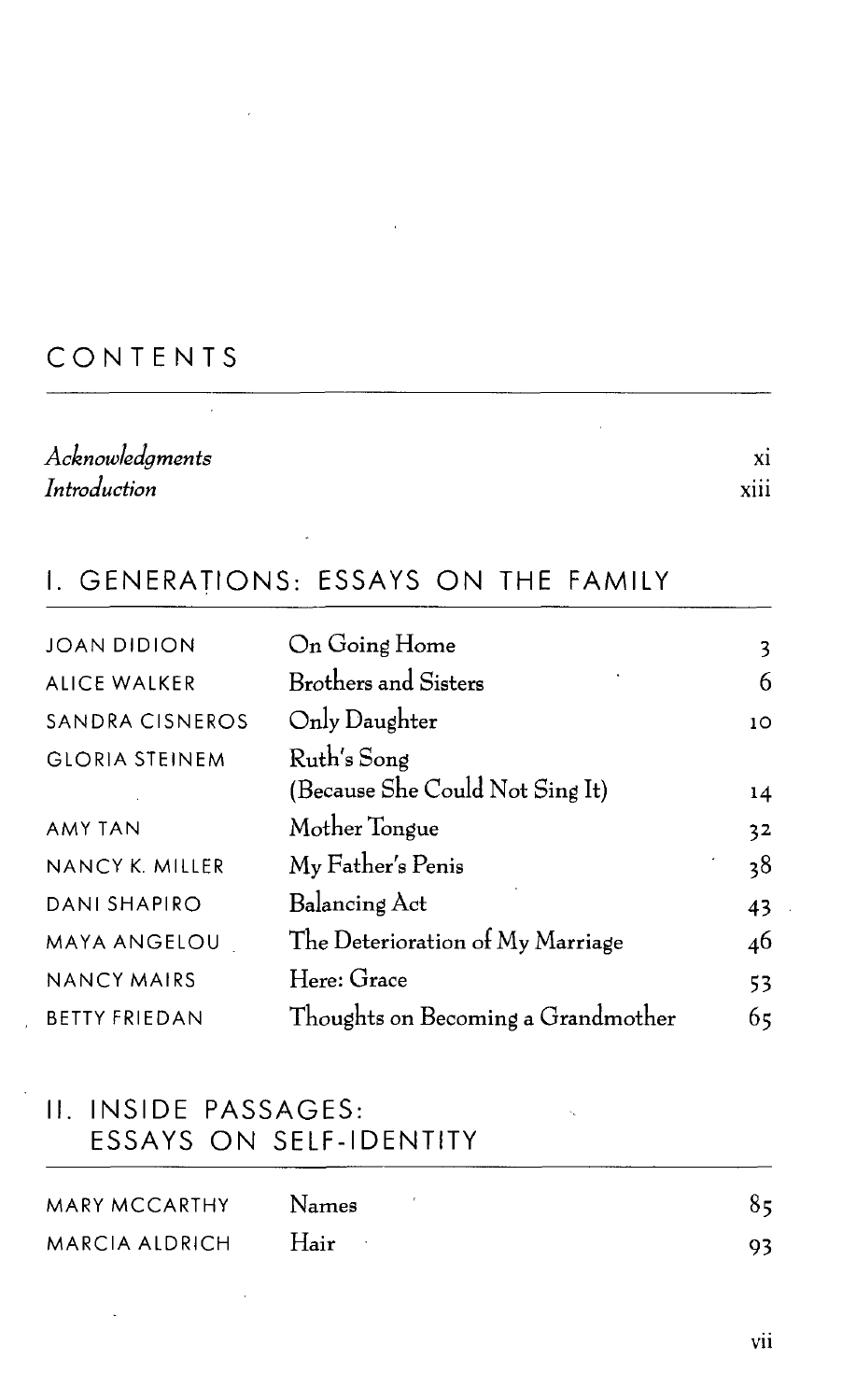#### Contents

| <b>KATHY DOBIE</b>                | A Friendship Forged on Concrete                   | 100  |
|-----------------------------------|---------------------------------------------------|------|
| LEANNE HOWE                       | An American in New York                           | 103  |
| <b>GWENDOLYN</b><br><b>BROOKS</b> | Dreams of a Black Christmas                       | 113  |
| <b>TONI MORRISON</b>              | A Knowing So Deep                                 | 122  |
| CHERRÍE MORAGA                    | La Güera                                          | 125  |
| <b>ADRIENNE RICH</b>              | Split at the Root:<br>An Essay on Jewish Identity | 134  |
| <b>BELL HOOKS</b>                 | Writing from the Darkness                         | 152  |
| <b>MAY SARTON</b>                 | Monday, May 3rd, 1982                             | 1бо. |

## III. BREAKING THE SILENCE: WOMEN CONFRONT OPPRESSION AND VIOLENCE

| <b>SUSAN FALUDI</b>               | Speak for Yourself                                   | 167 |
|-----------------------------------|------------------------------------------------------|-----|
|                                   | PATRICIA J. WILLIAMS On Being the Object of Property | 171 |
| <b>JANE SLAUGHTER</b>             | A Beaut of a Shiner                                  | 181 |
| LINDA KATHERINE<br><b>CUTTING</b> | Give and Take                                        | 184 |
| <b>SHANA PENN</b>                 | Death of Popeye                                      | 188 |
| ANONYMOUS                         | A Rape                                               | 191 |
| <b>BARBARA MOR</b>                | Amazing Rage                                         | 199 |

# IV. WOMEN'S BODIES, WOMEN'S CHOICES

| MARGARET MEAD                 | On Having a Baby                                  | 205 |
|-------------------------------|---------------------------------------------------|-----|
| CAROLYN COMAN                 | Trying (and Trying and Trying)<br>to Get Pregnant | 218 |
| ANNE TAYLOR<br><b>FLEMING</b> | Sperm in a Jar                                    | 225 |
| <b>FELICITA GARCIA</b>        | I Just Came Out Pregnant                          | 231 |